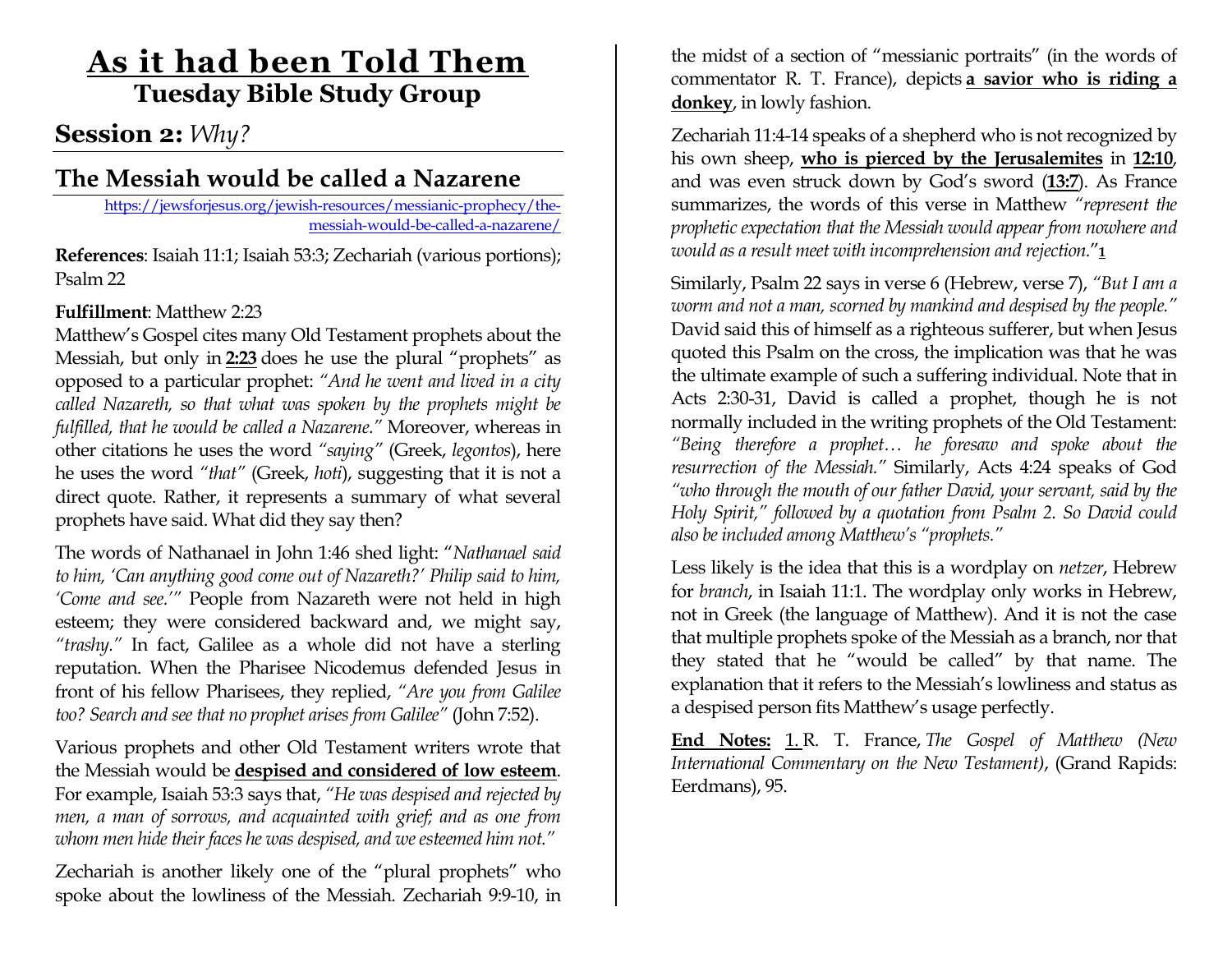## **Jesus in the Old Testament**

BY WALTER C. KAISER, JR., PH.D., President Emeritus; Gordon Conwell Theological Seminary <https://www.gordonconwell.edu/blog/jesus-in-the-old-testament/>

There is no finer teacher on whether Jesus is to be found in the pages of the Old Testament than the teaching of our Lord Jesus himself.

He it was who said in John 5:39, "You [Jewish people] diligently study the Scriptures [which at that time were the 39 books of the *Tanak*/Old Testament]…. These are the Scriptures that testify about me." That should settle the question.

But even more famously, Jesus rebuked Cleopas, and that other unnamed disciple, as they walked along the road to Emmaus on that first Easter Sunday, "How foolish you are, and how slow of heart to believe all that the prophets have spoken! Did not Christ have to suffer these things and then enter his glory? And beginning with Moses and all the prophets, [Jesus] explained to them what was said in all the [Old Testament] Scriptures concerning himself" (Luke 24:25-27).

Even King David predicted the resurrection of Jesus back in 1000 B.C. as he, too, saw what was ahead, namely, that Jesus would not be "abandon[ed] … to the grave, nor [would he] let his Holy One see decay" (Ps 16:8-11; Acts 2:30-31). Therefore, it is not unexpected that we, too, should find Jesus present in the events and the predictions found in the Old Testament.

It is only right that we should find that Jesus was both actually present in the Old Testament and accurately predicted, and that he would come first as our Savior, and then in a later second coming, would appear as the King supreme over all the earth. Such an unusual state of affairs is possible because he was, he is and he is the One to come. But sad to say, all too many miss both his real presence in the Old Testament narrative and the numerous predictions of both his first and second advents/comings. To remedy this, let us turn first to those places where he appeared in a Christophany in the Old Testament times. Then we will sample some of the numerous predictions of his comings.

### **Old Testament Appearances of Christ**

Jesus is first seen in the Old Testament as the person who appeared as "the Angel of the Lord" in his sudden confrontation with Sarah's maidservant, Hagar (Gen 16:7). Thereafter, he continued to appear intermittently throughout the earlier books of the Old Testament. These real occurrences, initiated by God, were characterized by the fact that they were convincing revelations of his person and work, as much as they were also transitory, fleeting, but audible and clearly visible appearances. He came temporally in the form of a human, much before his final incarnation as a babe in Bethlehem, yet this same "Angel of the LORD" is called and is addressed often as "the LORD/*Yahweh*" himself (Gen 12:7; 17:1; 19:1; etc.).

This "Angel of the LORD" was a title that stood for his office, but it did not describe his nature. The Hebrew word for "angel" (*mal'ak*) had the basic idea of one who was "sent," a "messenger." Of the 214 usages of the Hebrew term used for "angel," about one-third of them refer to what is labeled by theologians as a "Christophany," a temporary appearance of Christ in the Old Testament. It is certain, however, that this special angel of the Lord is divine, for Hagar "…gave this name to the LORD, who spoke with her [as the Angel of the LORD]: 'You are the God who sees me,' as she observed, 'I have now seen the One who sees me'" (Gen 16:13).

Other instances of Jesus' appearances in the Old Testament can be seen representatively in Genesis 22:11, 15, where it was the Angel of *Yahweh* who spoke from heaven to Abraham when Abraham was about to sacrifice Isaac, and stopped him from proceeding. Again, it was the Angel of *Yahweh* who appeared to Moses in the flame of fire in Exodus 3:2. Throughout the dialogue at that burning bush, it was also declared that he was no one less than "*Yahweh*," who spoke at that time, causing Moses to hide his face from him (Ex 3:6).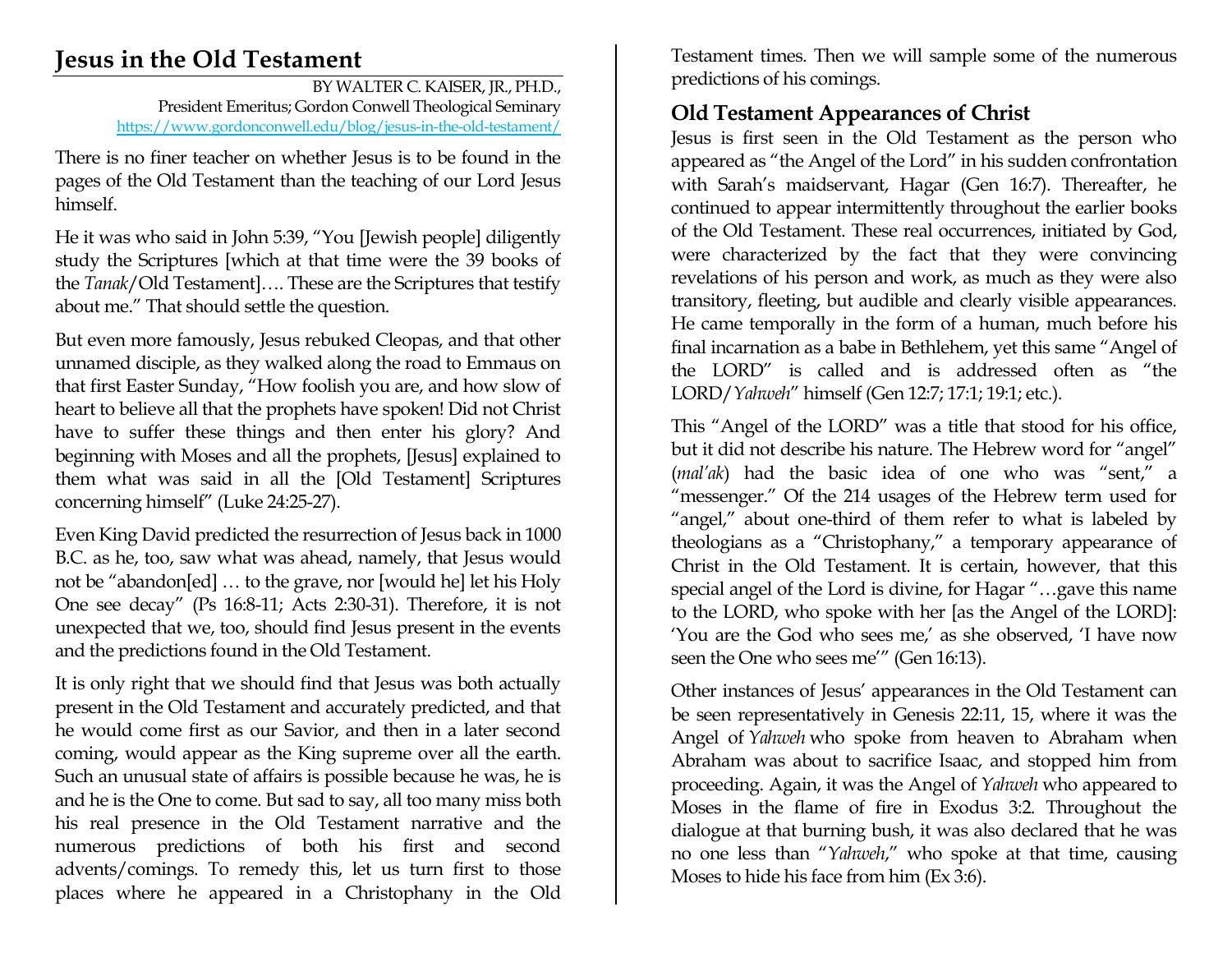Later, it was the same Angel of the Lord who appeared to the wife of Manoah (Judges 13:2-25), mother of Samson, whom she reported to her husband was indeed a "man of God" that had appeared to her. When Manoah asked for the "Angel of the LORD" to also appear to him as he had appeared to his wife, the Angel repeated the appearances and his conversations to him, after which he ascended in the flame of the altar (Judg 13:20), implying the sacrifice was in worship of the Lord himself! Moreover, this "Angel" is regarded as a "Redeemer," who saves Israel from evil (Isa 63:9).

How can readers of the Old Testament doubt that these sample instances, along with a host of other such descriptions in the earlier Scriptures, were anything less than preincarnate appearances of our Lord Jesus in real flesh, even if it was in those days only a temporary infleshment/incarnation for the immediate needs of the people until he would come and take on flesh permanently? Oftentimes Jesus came to earth to help his people in their distress and their need for direction. The only examples of the Angel of *Yahweh* turning against Israel occur in 2 Samuel 24 and 1 Chronicles 21, where the Angel is the agent of God's punishment of David, because he disobeyed God and conducted a national census.

### **Old Testament Predictions of the Coming Messiah**

In addition to the real presence of Jesus as the Angel of the Lord/God, J. Barton Payne listed some 574 verses in the Old Testament that had direct personal messianic foretellings. Payne found 127 personal messianic predictions involving some 348 verses that had any or all types of real and typological prophecies of Jesus' first or second coming. This number was exceeded only by Alfred Edersheim, who noted that in some 558 rabbinic writings in pre-Christian times, there were some 456 separate Old Testament/Tanak passages used to refer to the Messiah or to messianic times!

In my own book, *The Messiah in the Old Testament*, I was able to identify 65 direct predictions of Jesus' comings in the Old Testament. Few will dispute that there are at least six direct Messianic predictions in the Pentateuch: Genesis 3:15; 9:27; 12:2- 3; 49:8-12; Numbers 24:15-19; and Deuteronomy 18:15-18.

Eve was promised in Genesis 3:15 that a male descendant from her line would crush the head of the serpent, i.e., the Devil himself, and win completely over evil, as the prince of evil, Satan, would be finally vanquished. Then in Genesis 9:27, God would come and live/dwell in the tents of Shem, the Semitic peoples. But which one of the Semites did God intend: the Arabs or the Jewish people? Abraham settled that question, for God called him to go from Ur of Mesopotamia to Israel, and he was to be a blessing for all the nations on earth in Genesis 12:3.

This promise could be narrowed down even further for the tribe of Judah. Son number four of Jacob would be the one God would invest with the scepter of ruling and the one from whom the line of Messiah would descend (Gen 49:8-12). In fact, this coming one from Judah would be "A star [that would] come out of Jacob, a scepter [that would] rise out of Israel" (Num 24:17). Moreover, the Messiah who would come would also be a "prophet" (Deut 18:15) as well as a "king" (Ps 72).

If the book of Job is to be placed in the period of the patriarchs (c. 2100 – 1800), as we believe he is to be placed, then there are four texts in Job that should be added to the six in the Pentateuch. There Messiah is called an "angel" and a "Mediator" (Job 33:23- 28).

Add to these 10 direct Messianic prophecies another five from the times both prior to and during the Davidic period. He is seen as the "Anointed" one in 1 Samuel 2:1-10 and the "faithful Priest" in 1 Samuel 2:35-36. But the most outstanding text by far is the Davidic Covenant text found in 2 Samuel 7 (repeated in 1 Chron 17) and elaborated on in Psalm 132, which pointed to the dynasty/house of David as the place where God would originate his throne, dynasty and kingdom forever. The promise given to King David was so astounding that David cried out in 2 Samuel 7:19c that "This is the law/charter for [all] humanity." In other words, God had just now conferred on David an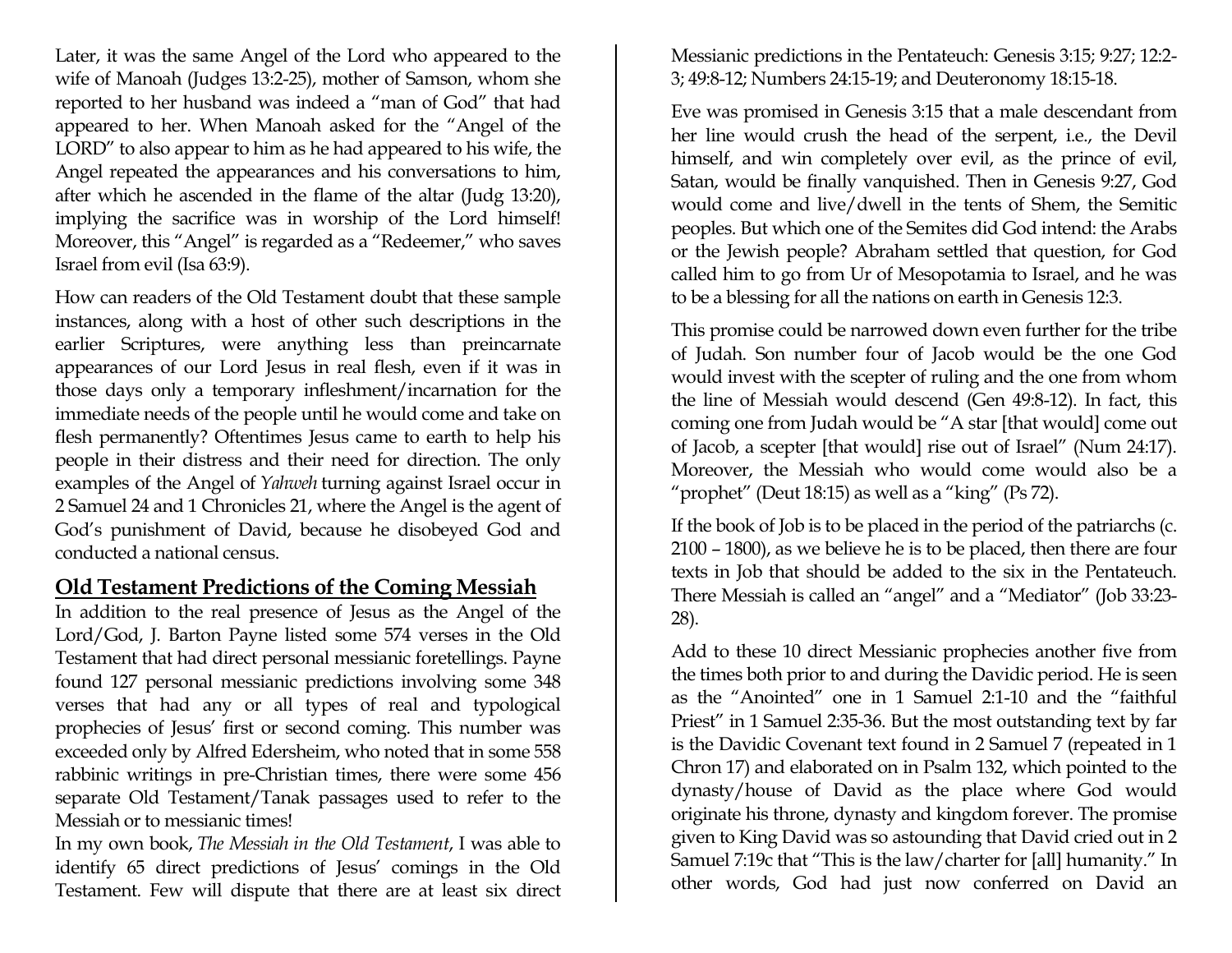enlargement of the promise he had originally made with the patriarchs.5

There is not enough space to relate how 11 Psalms celebrate the person and work of the coming Messiah, but even though he would be rejected (Ps 118), and betrayed (Pss 69, 109), die and be resurrected (Pss 22, 16), he would come as Conqueror and Enthroned Ruler (Pss 2, 110), as Planner and Groom (Pss 40, 45), and as Triumphant King (Pss 68, 72). In addition to the previous 15 direct references to the coming Messiah, there are some 39 predictions of the Messiah in the Old Testament prophets. A sample of these announcements before they happened would include these facts. First, it was predicted that Messiah would be born of a virgin (Isa 7:14; cf. Mt 1:33). His birthplace would be Bethlehem (Mic 5:2; cf. Mt 2:1, 6), and John the Baptist would be his forerunner (Isa 40:3-5; Mal 3:1; cf. Mt 3:3, Mk 1:3; Lk 3:4-6).

It was further announced ahead of time that Messiah would enter Jerusalem [what turned out to be Palm Sunday] in Triumph as the crowd shouted "Hosanna" (Zech 9:9-10; Ps 118:25-26; cf. Mt 21:9; Mk 11:9; Lk 19:38; Jh 12:13). But in less than a week, he would be betrayed [by one of his own disciples, Judas, as it turned out] (Ps 69:25; cf. Acts 1:20).

Messiah's side would be pierced (Zech 12:10; cf. Jh 19:37), and he would suffer vicariously for the sins of the world (Isa 53:6, 9, 12; cf. I Pt 2:21-25; Rom 4:25). Even more dramatically accurate was the fact that Jesus would be killed with the "wicked" ones (Isa 53:9a, note the plural noun in Hebrew) [as he hung between two thieves], yet he would be buried with the rich one (Isa 53:9b, note its singular form in the Hebrew).

But that was not the end of the matter for the predictions about Jesus in the Old Testament, for Messiah would return to earth a second time (Daniel 7:13; cf Mk 13:26; Lk 21:27), and he would one day rule in the city of Jerusalem as King of kings, as the nations would go up to that city to be taught in his ways, never more to "train for war anymore" (Isa 2:3-4).

As far as the case for the Messiah in the Old Testament is concerned, the relationship between the Old and New Testaments is one of strong continuity and a progressive revelation. The seminal seeds of the doctrine of the person and work of Jesus bloom and blossom in the New Testament even though the Old Testament often carried in seminal seed form much that eventually developed out of the Old. What a gracious, revealing God, and what a wonderful gift of a Savior who has come to earth once, but who is due to return once more in all his fullness and glory!

© Copyright 2009 Gordon-Conwell Theological Seminary. All rights reserved.

## **What is messianic expectation in the Old Testament?**

**Father David Neuhaus, SJ,** Superior of the Jesuits in the Holy Land; Professor at the Pontifical Biblical Institute in Jerusalem. [https://www.vaticannews.va/en/church/news/2020-12/messianic](https://www.vaticannews.va/en/church/news/2020-12/messianic-expectation-old-testament.html)[expectation-old-testament.html](https://www.vaticannews.va/en/church/news/2020-12/messianic-expectation-old-testament.html)

*Every year, the time of Advent - the time of waiting par excellence allows us to prepare ourselves for the birth of Christ-Emmanuel, the Son of God made flesh in the womb of the Virgin Mary, the Saviour "announced by the prophets". But what precisely do the Holy Scriptures tell us about this "messiah" of God who will restore justice and peace to Israel? What do they reveal to us about His mission? Here is the analysis of Father David Neuhaus.*

### **What is the origin of the word "Messiah"? When did it first appear in Scripture and in what context?**

The word "messiah" is derived from the Hebrew word "mashiah". In Greek, the word is translated in the ancient translation of the Old Testament as "Christos". It means "the anointed one". Christians are often shocked to learn that this word appears only about fifty times in the entire Old Testament and almost never refers to a saviour or redeemer.

"Messiah" in the Old Testament refers rather to three different figures in the life of the people of Israel. The first time the word is encountered in the Old Testament is in the Book of Leviticus, in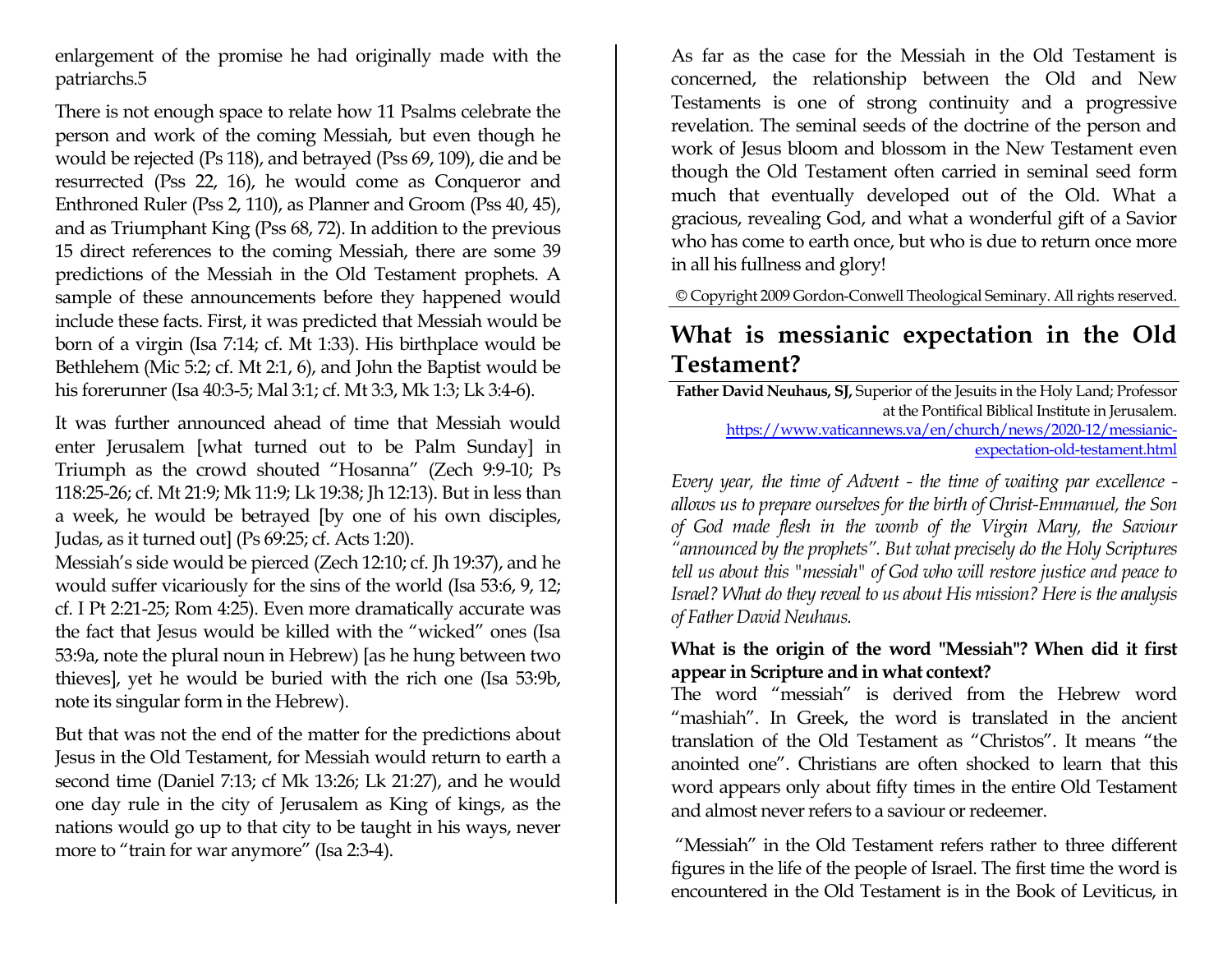chapter 4, where the "messiah" is the priest (Leviticus 4:3.5.16.17). In that chapter, the role of the priest in offering the sacrifices for sin is described. In the Historical Books, the "messiah", the anointed one, is the king. In the Book of Psalms where the word "messiah" appears a number of times, it refers almost always to a king. Many of the royal psalms long for a righteous king, who will rule according to God's will and thus bring justice and peace.

Both priests and kings were anointed with oil when they were consecrated and they became instituted leaders, the priest in the Temple and the king in the kingdom. There is a third figure also referred to as messiah but who received a different kind of anointing, an anointing by God not with oil but rather with the Holy Spirit, and that is the prophet. However, there is one prophet who was anointed with oil, Elisha (1 Kings 19:16).

It is only in the later books of the Old Testament, especially in the book of Daniel, that we begin to find the word messiah referring to an end of time saviour (cf. Daniel 9:25-26). This book was written at a time of deep crisis as the Hellenistic rulers of Palestine imposed policies that sought to impose Greek culture; and some Jews saw this as an attempt to wipe out Jewish specificity. Jews who opposed the Hellenization policies were persecuted. This gave rise to a new type of religious thinking in Judaism, the apocalyptic, and it saw that the only way to escape the catastrophic circumstances of the period was through direct divine intervention, the sending of a messiah, who would save humanity from a world gone bad.

#### **Is messianism, the expectation of a providential man who will bring peace and happiness, peculiar to Judaism?**

The figure of the messiah as an end-of-time saviour who brings peace and happiness is indeed a late development in Judaism, and marginal even in ancient Jewish literature not included in the Catholic canon of the Old Testament. It is only in the middle of the 2nd century BC that this figure begins to take on a fuller profile as a figure signaling the end of time, the Day of Judgement and the inauguration of the Kingdom of God.

Recent studies continue to insist that waiting for a messiah was not nearly as central to Judaism at the time of Jesus as is generally believed. What is widespread, though, is the belief that God would eventually win victory against the forces of darkness and evil that have troubled the world since the expulsion from Eden. Prophets called the people to return to God, abandoning the evil ways that inevitably led to doom and destruction. The prophets warn the people that devastation is coming, but they also console the people, recalling that God is faithful and that God will restore kingship (primarily God as king), and this will re-establish harmony. The expectation then was more of a "messianic" time than of a "messiah", although many Biblical authors attached the coming of this kingdom to the coming of a Davidic king.

#### **On the basis of what the prophets and the psalms say, what portrait can be drawn of this "Envoy of God"? What are the related symbols?**

It is important to point out that in the prophetic writings, Isaiah, Jeremiah, Ezekiel and the twelve minor prophets there is no talk of the messiah. In fact, the word is only used twice in Hebrew in the prophetic books (excluding Daniel), one in Isaiah (45:1), when the word is a reference to King Cyrus of Persia, who allowed the exiles in Babylon to return to Jerusalem, and one in Habakkuk (3:13), when the word refers either to a Davidic king or the people itself. In this literature, there is certainly the dream of restoring the world by means of returning back to God. In the last part of prophetic writing, the twelve books referred to as the Minor Prophets, the theme is "the Day of the Lord". The expectation is that God will come to rule the earth at the end of time.

For the prophets, part of their end-vision was focused on a king who conformed to God's will, a new David who would shepherd the people in the return to the straight and narrow path. However, what is described in greater detail than the person of the anointed king (messiah) is what we might call a "messianic" time, a time of peace and justice, a time of restoring creational harmony. This is also true of the psalms that describe the kingdom that will come.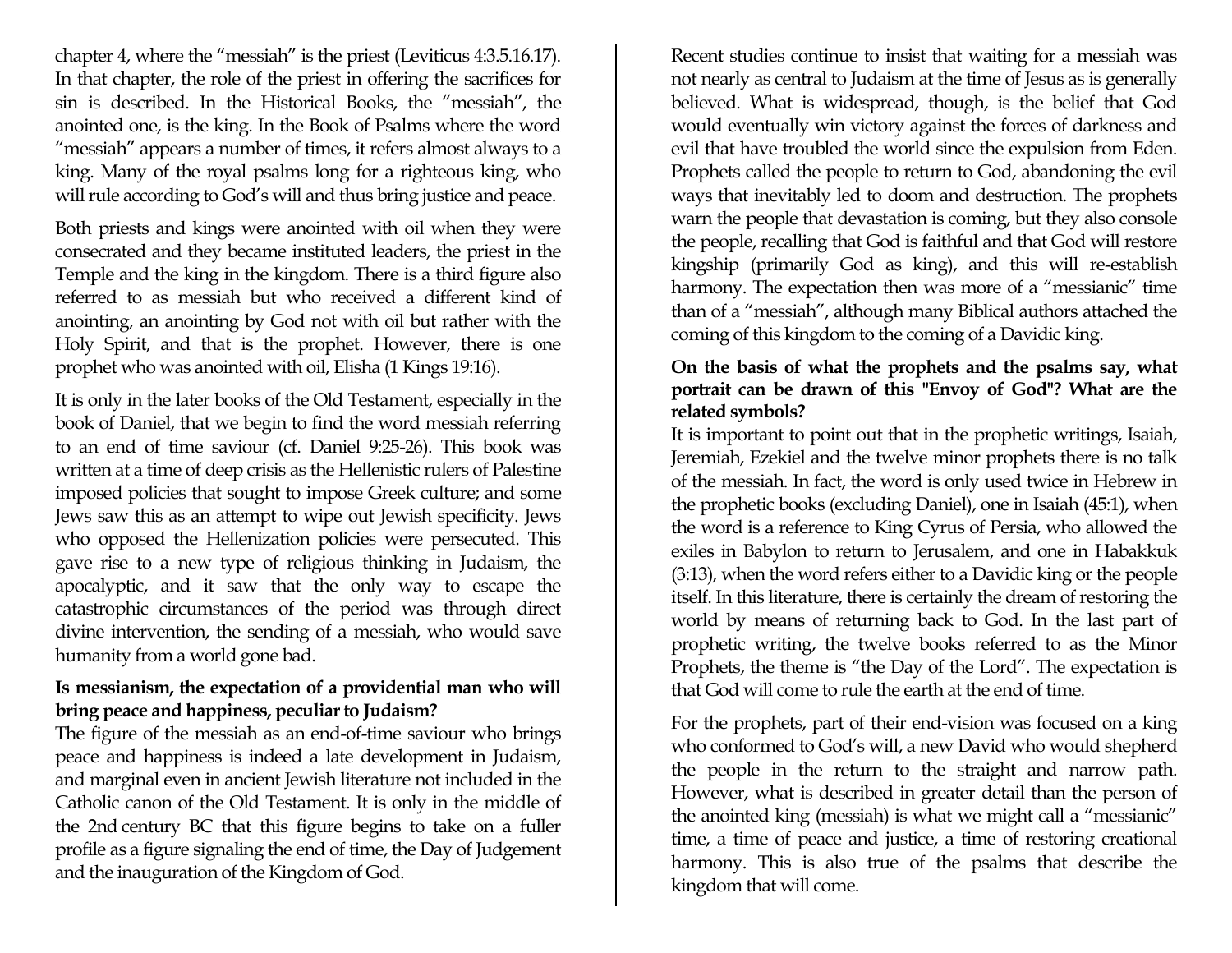### **Two currents emerge: royal messianism (son of David) and priestly messianism (son of Aaron). Does this mean that two messiahs are expected?**

In fact, the priest and the king are the two anointed figures in the Old Testament. However, when one analyses the Bible historically, one understands that until 587, the destruction of Jerusalem and the Temple there, the preeminent figure was the king because the people had a degree of sovereignty. The dominant archetypes for the king were David and Solomon (both referred to as the anointed ones). However, after the Return from Exile in the Persian period (540-333), monarchy was not restored. Public space was under Persian rule but a large degree of religious autonomy was granted to the Jews and the space of that autonomy was in the Temple, where the priest presided. This gave rise to talk about the two messiahs, a Davidic (kingly) and an Aaronite (priestly) messiah. The first intimations of this might be discerned in the book of Ecclesiasticus [Sirach] (dating from the first part of the second century BC and written by the great wise man, Sirach). Much later, Jewish Rabbinic thinking then developed this into a vision of two different Messiahs, but it is not a clear vision in the writings that preceded the birth of Jesus.

### **In what way did Jesus correspond to messianic expectations? Can we say that He fulfilled and transcended them at the same time?**

Jesus in the New Testament corresponds to the hope for a Davidic king, an anointed one, who brings about the long-awaited kingdom, but he is a shocking surprise that his throne is the cross and his crown is of thorns. He corresponds to the hope of an efficacious priest, who makes a sin offering, but he is a shocking surprise in that his sacrifice is not an animal and its blood, but rather his own self and his life blood. He corresponds to the hope for a new prophet like Moses and the prophets of old, however he is a shocking surprise when his listeners realize that he is not only the prophesy but is united with the one who inspires prophesy, God the Father.

Christians recognize in Jesus the messiah because he brings all this together in his person and incarnates the fidelity of God to His promises. Jesus will be written about in the very language of these promises, and so it is no wonder that we are able to identify him between the lines of the Old Testament and in the lines of the New.

### **What is, for you, the Old Testament figure(s) that prefigures Jesus in a particularly significant way?**

The careful Christian reader is called to reflect on four great figures in the life of the people of Israel as represented in the Old Testament, the priest, the king, the wise man and the prophet. It is significant that the Christian form of the Old Testament is indeed divided into four parts, each part focusing on one of these figures. In the five books of the Law, the central figure is the priest (seeking to make real the central commandment "Be holy as I am holy" from Leviticus 19:2). In the Historical Books, the central figure is the king, who is supposed to represent the rule of the one and only king of Israel, God, by studying the Law day and night and ruling by it. In the Wisdom Books, the central figure is the sage, who reflects on creation and through it is able to contemplate God and God's kingdom in the ordinariness of daily life (as Jesus does in the parables). Finally, in the Prophetic Books, the prophet recalls the primordial vocation to be a child of a Father who seeks to gather the children and bring them home, pointing to how we obstruct this desire of God and how God nonetheless remains faithful. These four figures have become collectively what many Christians mean when they say Messiah.

More websites about the Prophecies of Jesus:

**55 Old Testament Prophecies about Jesus** [https://www.jesusfilm.org/blog-and-stories/old-testament](https://www.jesusfilm.org/blog-and-stories/old-testament-prophecies.html)[prophecies.html](https://www.jesusfilm.org/blog-and-stories/old-testament-prophecies.html)

<https://bibleproject.com/blog/isaiah-messianic-king/>

[https://parish.rcdow.org.uk/swisscottage/wp](https://parish.rcdow.org.uk/swisscottage/wp-content/uploads/sites/52/2014/11/44-Prophecies-Jesus-Christ-Fulfilled.pdf)[content/uploads/sites/52/2014/11/44-Prophecies-Jesus-Christ-Fulfilled.pdf](https://parish.rcdow.org.uk/swisscottage/wp-content/uploads/sites/52/2014/11/44-Prophecies-Jesus-Christ-Fulfilled.pdf)

**OTHER BIBLE COMMENTARIES**  <https://biblehub.com/commentaries/psalms/2-7.htm>